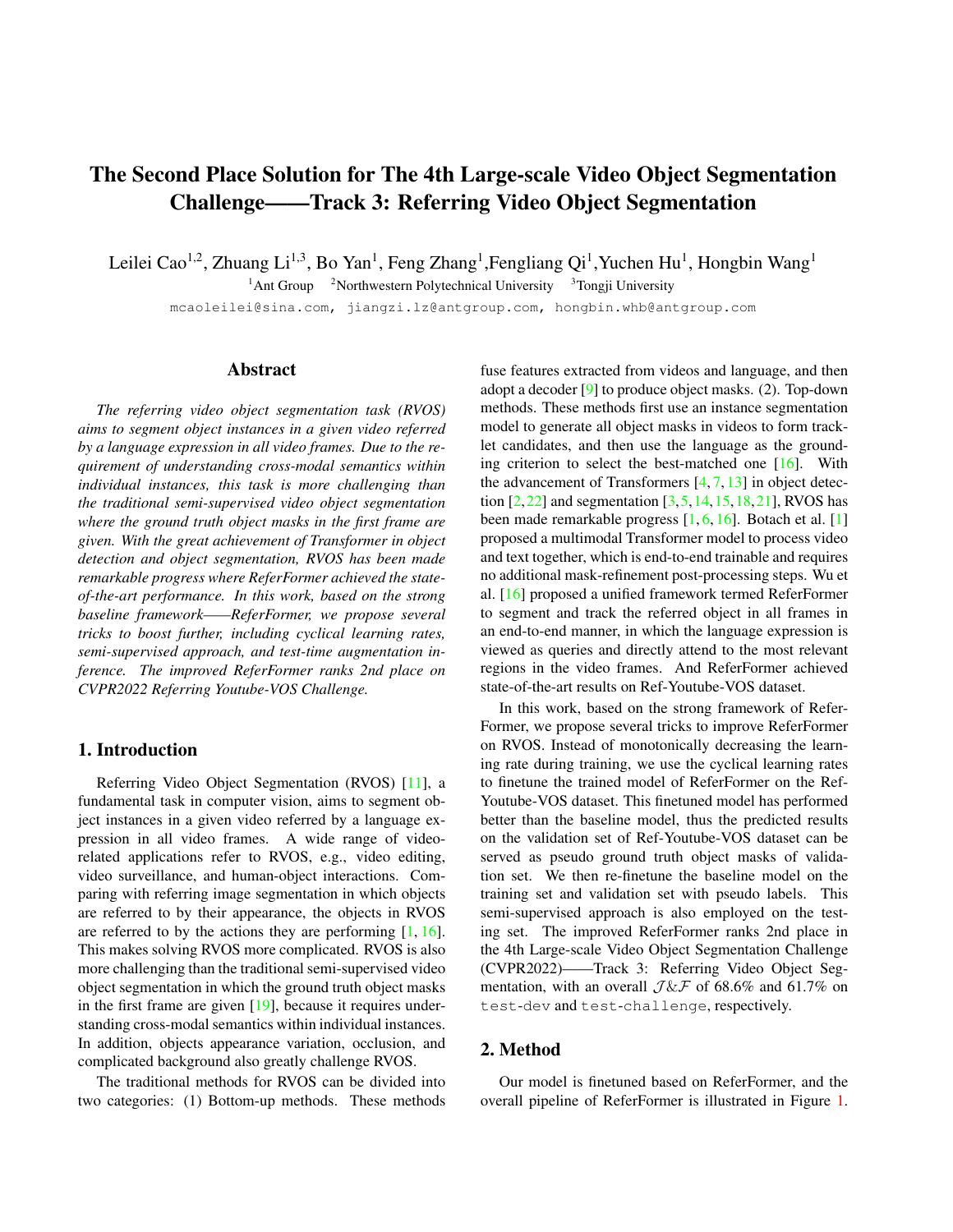<span id="page-1-3"></span><span id="page-1-0"></span>

Figure 1. The overall pipeline of ReferFormer [\[16\]](#page-3-1), where the language expression is served as conditional queries to focus on the referred object. The detailed architecture of ReferFormer can refer to [\[16\]](#page-3-1).

<span id="page-1-1"></span>

Figure 2. Cyclical learning rates.

Unlike the traditional methods, ReferFormer treats the language expression as conditional queries to focus on the referred object. And the queries are viewed as instance-aware dynamic kernels to filter out the segmentation masks. The details of ReferFormer can refer to [\[16\]](#page-3-1). To improve the performance of ReferFormer on Ref-Youtube-VOS dataset, we propose several tricks to finetune the model, including cyclical learning rates, semi-supervised approach and test time augmentation (TTA) inference.

# 2.1. Cyclical Learning Rates

In the original paper of ReferFormer, the model was first pretrained on the image referring segmentation datasets Ref-COCO  $[20]$ , Ref-COCOg  $[20]$  and Ref-COCO+  $[10]$ . Then, the model was finetuned on Ref-Youtube-VOS dataset. In the latest version of their released code, the model was joint trained with the image referring segmentations datasets, which achieved better results than pretraining. Since of strong performance of ReferFormer, we directly finetune the trained model on Ref-Youtube-VOS dataset. Instead of using fixed values of learning rates or monotonically decreasing the learning rates during finetuning, we use cyclical learning rates (CLR) [\[12\]](#page-3-18) as illustrated in Figure [2.](#page-1-1) We use the triangular learning rate policy, in which the learning rate linearly increases to the maximum boundary and decreases to the minimum boundary. The length of a cycle is set to one epoch, and the minimum and maximum learning rate is set to 1e-7 and 1e-5, respectively.

#### 2.2. Semi-Supervised Approach

We use a semi-supervised training method to finetune the model [\[17\]](#page-3-19). There are several steps to follow.

- Step 1: We use CLR to finetune the trained model of ReferFormer on Ref-Youtube-VOS dataset.
- Step 2: The finetuned model predicts object masks of validation-set, thus forming a validation-set composed of all videos frames and pseudo ground truth pairs.
- Step 3: We re-finetune the model on training-set and joint with validation-set with pseudo ground truth.
- Step 4: We re-predict the validation-set again to acquire better pseudo ground truth. The new pseudo ground truth and frames pairs can be used to complete a second-round re-finetuning.
- Step 5: The two-round finetuned model predicts testingset to form pseudo ground truth labels and videos frames pairs. The validation-set and testing-set with pseudo ground truth labels and training-set are joint used to refinetune the model.
- Step 6: Finally, the model predicts testing-set to get better results.

#### 3. Experiments

#### 3.1. Training Details

We follow the training details of original ReferFormer <sup>[1](#page-1-2)</sup>, except being specified. The baseline trained model of ReferFormer that we selected is the model with a Video-Swin-B backbone [\[7,](#page-3-5) [8\]](#page-3-20) joint trained with Ref-COCO/+/g datasets, this model achieves the overall  $J \& F$  of 64.9% on the validation-set. We finetune and evaluate our model with 8 A100 GPUs on Ref-Youtube-VOS dataset.

### 3.2. Components Analysis

Test Time Augmentation Inference. We evaluate validation-set based on the baseline trained model using test time augmentation inference, as shown in Table [1.](#page-2-1) We first evaluate using single-scale (the short side size of frames is set as 360) inference with horizontal flip, which boosts 0.6pt comparing with the baseline. Then we evaluate using multi-scale inference (the short side size of frames is set as 288,352,448,512,640), which boosts 0.9pt. Finally, we evaluate using multi-scale inference with horizontal flip to achieve the overall  $J \& F$  of 66.6%.

Cyclical Learning Rates. As shown in Table [2,](#page-2-2) we finetune the baseline model using CLR for 4 epochs to achieve the best performance, which brings 1.0pt improvement using single-scale inference and 2.3pt improvement using TTA inference, respectively.

<span id="page-1-2"></span><sup>1</sup>https://github.com/wjn922/ReferFormer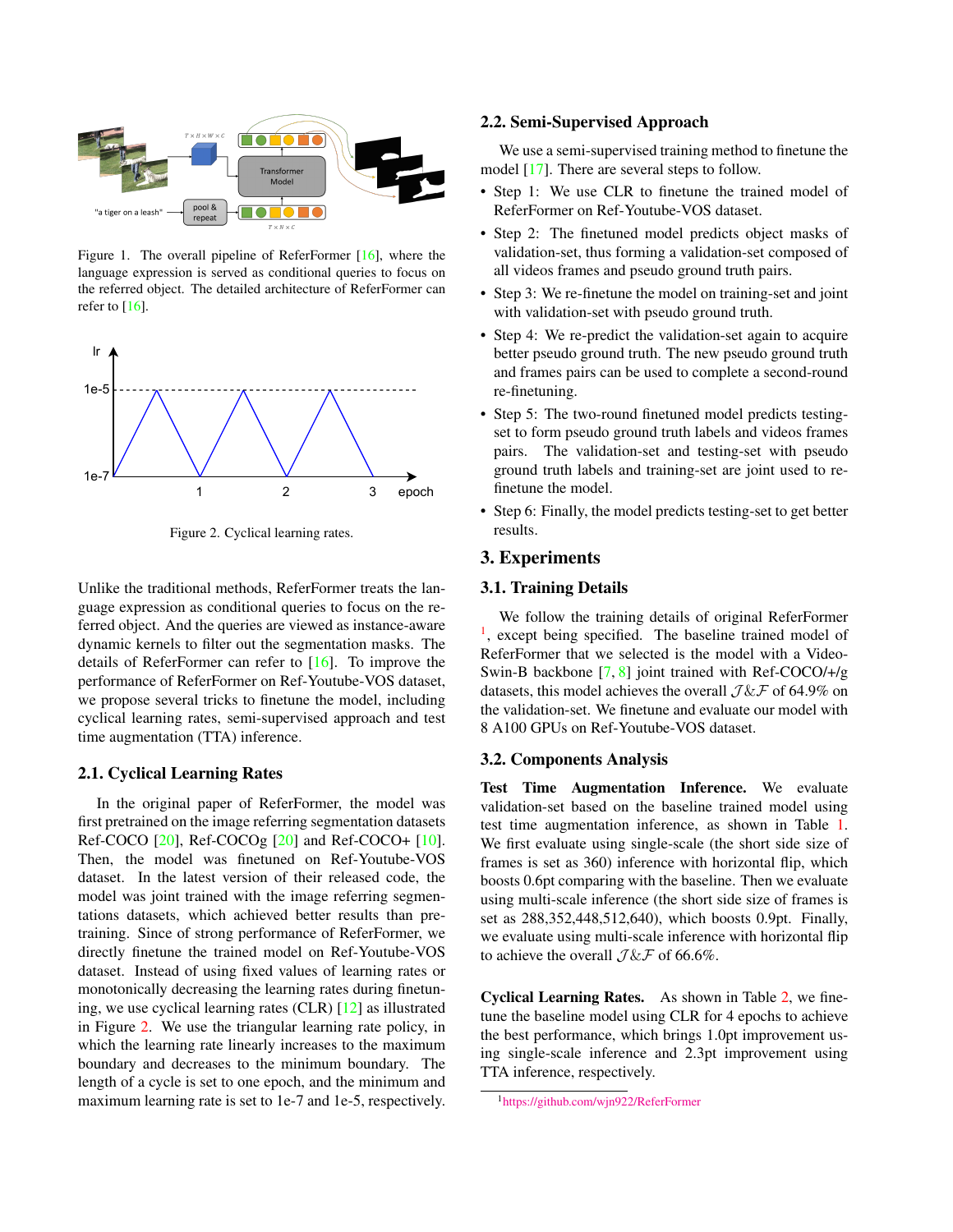| model                                    | size of frames          | $J \& F$ |
|------------------------------------------|-------------------------|----------|
| baseline                                 | 360                     | 64.9     |
| + horizontal flip                        | 360                     | 65.5     |
| + multi-scale inference                  | 288, 352, 448, 512, 640 | 65.8     |
| +horizontal flip + multi-scale inference | 288, 352, 448, 512, 640 | 66.6     |

<span id="page-2-1"></span>Table 1. Experimental results of baseline ReferFormer on validation-set using test time augmentation inference.

<span id="page-2-2"></span>Table 2. Experimental results of ReferFormer finetuned with cyclical learning rates.

| model      | size of frames          | $J\&F$ |
|------------|-------------------------|--------|
| baseline   | 360                     | 64.9   |
| $+ CLR$    | 360                     | 65.9   |
| $+CLR+TTA$ | 288, 352, 448, 512, 640 | 67.2   |

<span id="page-2-3"></span>Table 3. Experimental results on validation-set of ReferFormer finetuned with semi-supervised approach on the first-round finetuning.

| model                | size of frames          | $J \& F$ |
|----------------------|-------------------------|----------|
| <b>baseline</b>      | 360                     | 64.9     |
| + semi-supervised    | 360                     | 66.8     |
| +semi-supervised+TTA | 288, 352, 448, 512, 640 | 68.0     |

<span id="page-2-4"></span>Table 4. Experimental results on validation-set of ReferFormer finetuned with semi-supervised approach on the second-round finetuning.

| model                    | size of frames  | J & F |
|--------------------------|-----------------|-------|
| baseline                 | 360             | 64.9  |
| + semi-supervised + flip | 720             | 68.3  |
| +semi-supervised+TTA     | 352,512,720,896 | 68.6  |

<span id="page-2-5"></span>Table 5. Experimental results on testing-set of ReferFormer finetuned with semi-supervised approach.

| model                         | size of frames | $J \& F$ |
|-------------------------------|----------------|----------|
| $w$ /o semi-supervised + flip | 720            | 61.2     |
| $+$ semi-supervised $+$ flip  | 720            | 61.7     |

<span id="page-2-6"></span>Table 6. Testing results on CVPR2022 Referring-YouTube-VOS Challenge.

| Team            | $J \& F$ | .7   | $\mathcal{F}$ |
|-----------------|----------|------|---------------|
| Bo -            | 64.1     | 62.2 | 66.1          |
| jiliushi (Ours) | 61.7     | 59.8 | 63.6          |
| <b>PENG</b>     | 60.8     | 58.9 | 62.7          |
| ds-hohhot       | 59.6     | 57.9 | 61.2          |
| <b>JOK</b>      | 59.4     | 57.7 | 61.1          |
| nero            | 58.0     | 56.1 | 59.9          |

Semi-supervised Approach. We first predict object masks of validation-set as pseudo ground truth using the model which achieving the overall score of 67.2%. Then we re-finetune the baseline model on training-set and joint with validation-set with pseudo ground truth for 5 epochs using CLR. After that, we evaluate the re-finetuned model as shown in Table [3,](#page-2-3) which boosts 1.9pt with single-scale inference and 3.1pt with TTA comparing with the baseline, respectively. We then re-predict object masks of validationset as new pseudo ground truth, and re-finetune again. In this second-round re-finetuning, all frames are downsampled so that the short side has the size of 608, 672 and 720 and the maximum size for long side is 1280. We re-finetune for 7 epochs using CLR and evaluate again as shown in Table [4.](#page-2-4) The performance of ReferFormer has been improved to 68.3% with single-scale (720) inference and horizontal flip, and it is been further improved to 68.6% with TTA inference. The second-round finetuned model can directly predict testing-set with single-scale (720) inference and horizontal flip and get the overall score of 61.2% as shown in Table [5.](#page-2-5) To improve the model on testing-set, the predicted object masks of testing-set can also be served as pseudo ground truth, and we re-finetune the baseline model using CLR for 7 epochs on training-set joint with validationset and testing-set. Finally, we evaluate the last model on testing-set with single-scale (720) inference and horizontal flip, which achieves the overall  $J \& F$  of 61.7%.

#### 3.3. Challenge Results

We submit our results to CVPR2022 Referring Youtube-VOS Challenge, which ranks second place as shown in Table [6.](#page-2-6) It is worth noting that we did not use model ensemble and multi-scale inference since of time limited. And we only implement one-round re-finetuning on testing-set with pseudo ground truth. Using these tricks, the performance of RerferFormer may be improved further.

# 4. Conclusion

In this paper, we proposed several tricks to improve ReferFormer performing on Refer-YouTube-VOS dataset, including cyclical learning rate, semi-supervised approach, and test time augmentation inference. The boosted model achieves an overall  $J \& F$  of 61.7% on testing-set, ranking second place on CVPR2022 Referring Youtube-VOS Challenge.

## References

<span id="page-2-0"></span>[1] Adam Botach, Evgenii Zheltonozhskii, and Chaim Baskin. End-to-end referring video object segmentation with multimodal transformers. In *CVPR*, 2022. [1](#page-0-0)